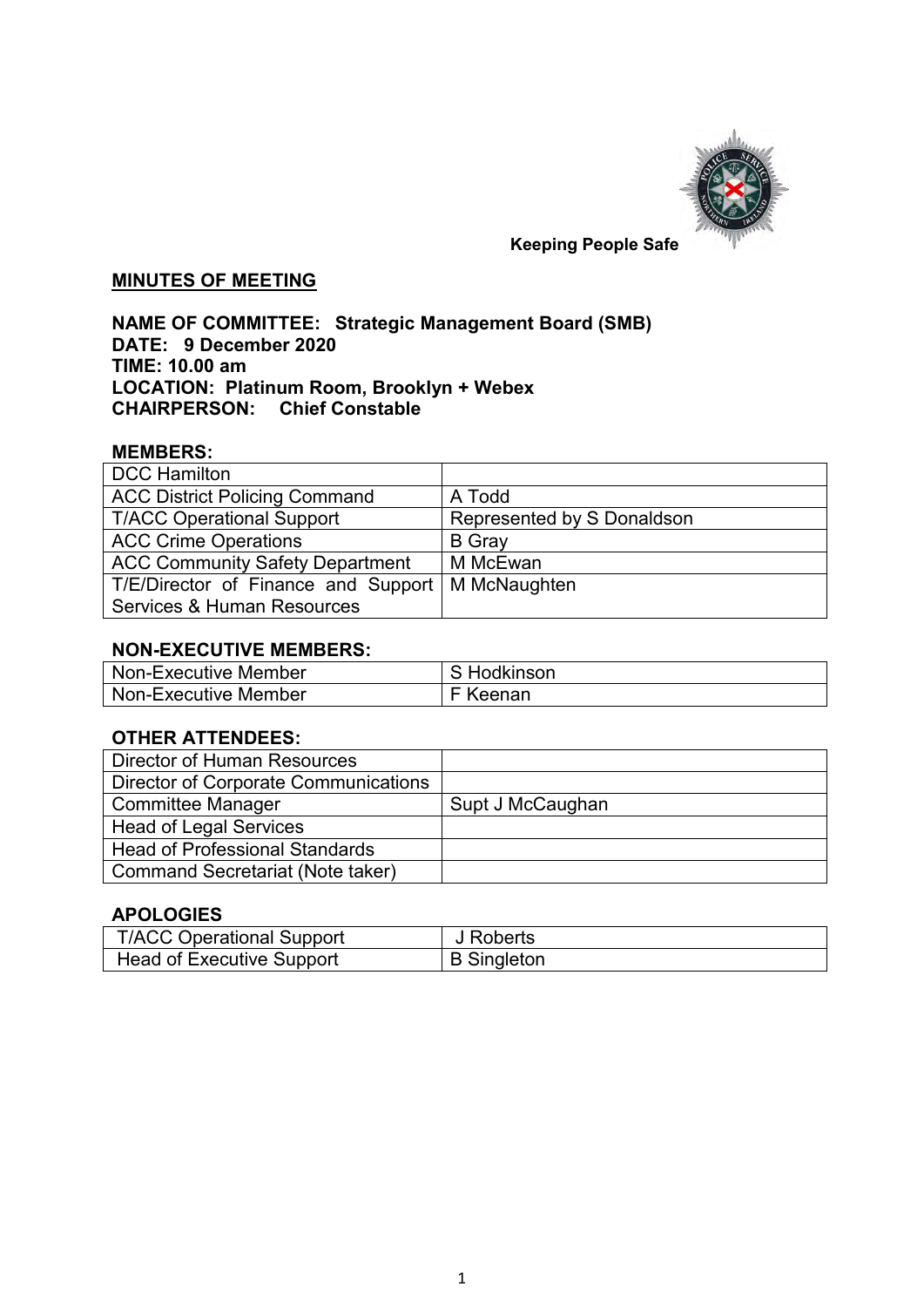# **ACTIONS assigned by the Chair are highlighted in blue text.**

| Item No |                                                                                                                                                                                                                                                                                                                                                          |
|---------|----------------------------------------------------------------------------------------------------------------------------------------------------------------------------------------------------------------------------------------------------------------------------------------------------------------------------------------------------------|
| 1.0     | 169/20 Welcome and Apologies                                                                                                                                                                                                                                                                                                                             |
|         |                                                                                                                                                                                                                                                                                                                                                          |
| 2.0     | 170/20 Declaration of Conflict of Interest                                                                                                                                                                                                                                                                                                               |
|         | The Chief Constable stated that as per decision taken at Service<br>Executive Board on 18 January 2017, in line with good corporate<br>governance practice as set out by the NI Audit Office, members and any<br>persons in attendance were to declare any conflict of interest with any<br>items on the agenda, which would be recorded in the minutes. |
|         | No declarations of interest were declared.                                                                                                                                                                                                                                                                                                               |
| 3.0     | 171/20 - South Armagh Review - Closed Session                                                                                                                                                                                                                                                                                                            |
|         | The Head of Professional Standards attended the meeting for this<br>agenda item.                                                                                                                                                                                                                                                                         |
|         | Members availed of a break between 11am - 11.30am.                                                                                                                                                                                                                                                                                                       |
| 3.0     | 171/20 - South Armagh Review - Closed Session                                                                                                                                                                                                                                                                                                            |
|         | This agenda item continued from $11.30$ am $- 12.15$ pm. Members<br>availed of a break from 12.15pm-12.45pm where they came back to<br>finish this agenda item at 1.10pm.                                                                                                                                                                                |
| 4.0     | 172/20 Minutes of Previous meetings                                                                                                                                                                                                                                                                                                                      |
|         | The minutes from the meeting on 11 November 2020 were<br>approved.                                                                                                                                                                                                                                                                                       |
| 5.0     | 173/20 Actions Arising from previous meetings                                                                                                                                                                                                                                                                                                            |
|         | The outstanding actions were reviewed and the action register was<br>updated accordingly.                                                                                                                                                                                                                                                                |
|         | The Chair requested that the following action was added to the action<br>register:                                                                                                                                                                                                                                                                       |
|         | Action: Evidence the ethics dimension to the Spit and Bite Guard<br>decisions – ACC Operational Support                                                                                                                                                                                                                                                  |
| 6.0     | 174/20 Highlight Reports for Governance Boards                                                                                                                                                                                                                                                                                                           |
|         | The Chief Constable referred to the summaries provided from the most<br>recent Service Performance Board and the People and Culture Boards,<br>previously circulated.                                                                                                                                                                                    |
|         | <b>Updates Noted.</b>                                                                                                                                                                                                                                                                                                                                    |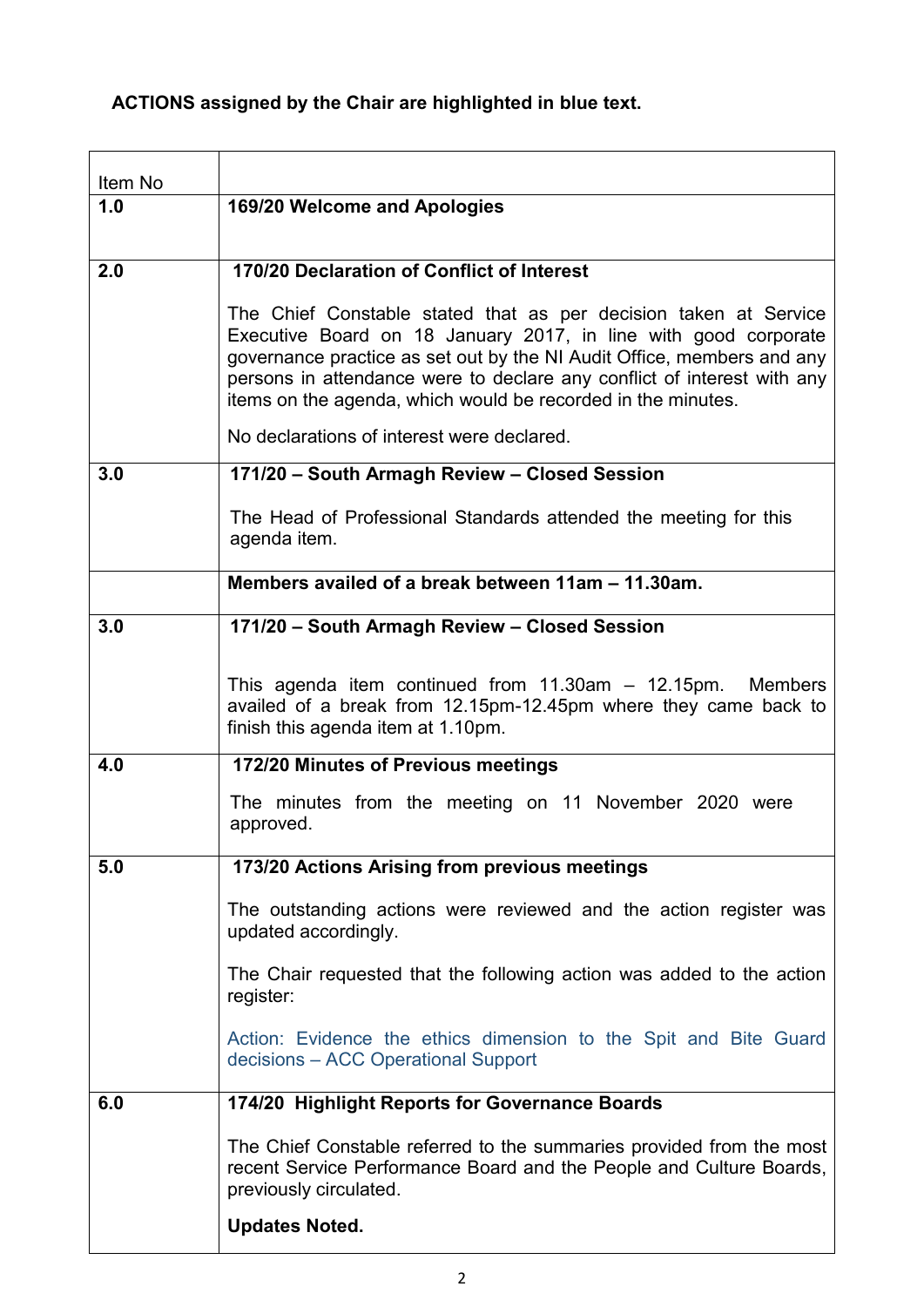| 7.0  | 175/20 Corporate Risk Register                                                                                                                                                                                                                                                                                                                                                                                                                                                                                                                  |
|------|-------------------------------------------------------------------------------------------------------------------------------------------------------------------------------------------------------------------------------------------------------------------------------------------------------------------------------------------------------------------------------------------------------------------------------------------------------------------------------------------------------------------------------------------------|
|      | The Deputy Chief Constable provided an update on the current status of<br>the Corporate Risk Register. The Board were informed that the scoring<br>of the residual risks had remained the same since November 2020. New<br>and updated risks would be submitted to SMB in January 2021.                                                                                                                                                                                                                                                         |
|      | <b>Update Noted.</b>                                                                                                                                                                                                                                                                                                                                                                                                                                                                                                                            |
| 8.0  | 176/20 Overview Report                                                                                                                                                                                                                                                                                                                                                                                                                                                                                                                          |
|      | The Deputy Chief Constable updated members on the number of<br>recommendations managed through the overview system and the<br>current status of outstanding recommendations.<br>Members were<br>informed that there were no outstanding high priority recommendations.<br>Members were encouraged to revisit outstanding<br>Overview<br>recommendations with a view to closing where appropriate.                                                                                                                                               |
|      | <b>Update Noted.</b>                                                                                                                                                                                                                                                                                                                                                                                                                                                                                                                            |
| 9.0  | 177/20 Finance Report                                                                                                                                                                                                                                                                                                                                                                                                                                                                                                                           |
|      | The T/E/Director of Finance and Support Services & Human Resources<br>provided an update on the current in year budget position and on<br>progress for achieving a balanced budget. A projected break-even<br>position for year-end was reported. Members were updated on the<br>focus of the recent Finance Delivery Group which considered the 3 key<br>funding scenarios for 2021-22. It was agreed that scenario planning<br>was on course for update at January SMB with an offer of interim<br>support should it be considered necessary. |
|      | It was clarified that the governance route for the Digital spend would be<br>through the Digital Board and through to SMB or SIB which would<br>provide accountability for the £3m spend.                                                                                                                                                                                                                                                                                                                                                       |
|      | <b>Update Noted.</b>                                                                                                                                                                                                                                                                                                                                                                                                                                                                                                                            |
| 10.0 | 178/20 HR Highlight Report                                                                                                                                                                                                                                                                                                                                                                                                                                                                                                                      |
|      | The Director of Human Resources provided an overview of the Human<br>Resources Highlight Report which was now structured against the five<br>People Strategy areas.                                                                                                                                                                                                                                                                                                                                                                             |
|      | Members commended the structure and content of the new reporting<br>format. ACC Crime Operations also requested that a formal note of<br>thanks was recorded for the support the Crime Operations Department<br>had received from Human Resources in filling recent vacancies.                                                                                                                                                                                                                                                                  |
|      | <b>Update Noted.</b>                                                                                                                                                                                                                                                                                                                                                                                                                                                                                                                            |
| 11.0 | 179/20 People Strategy Action Plan                                                                                                                                                                                                                                                                                                                                                                                                                                                                                                              |
|      | The Director of Human Resources provided an overview of the proposed<br>action plan for Year 1 of the People Action Plan which would accompany<br>the People Strategy ratified on 14 October 2020. Members were asked<br>to ratify the strapline of Our People, Your Service for the People<br>Strategy and also agree year 1 of the People Action Plan.                                                                                                                                                                                        |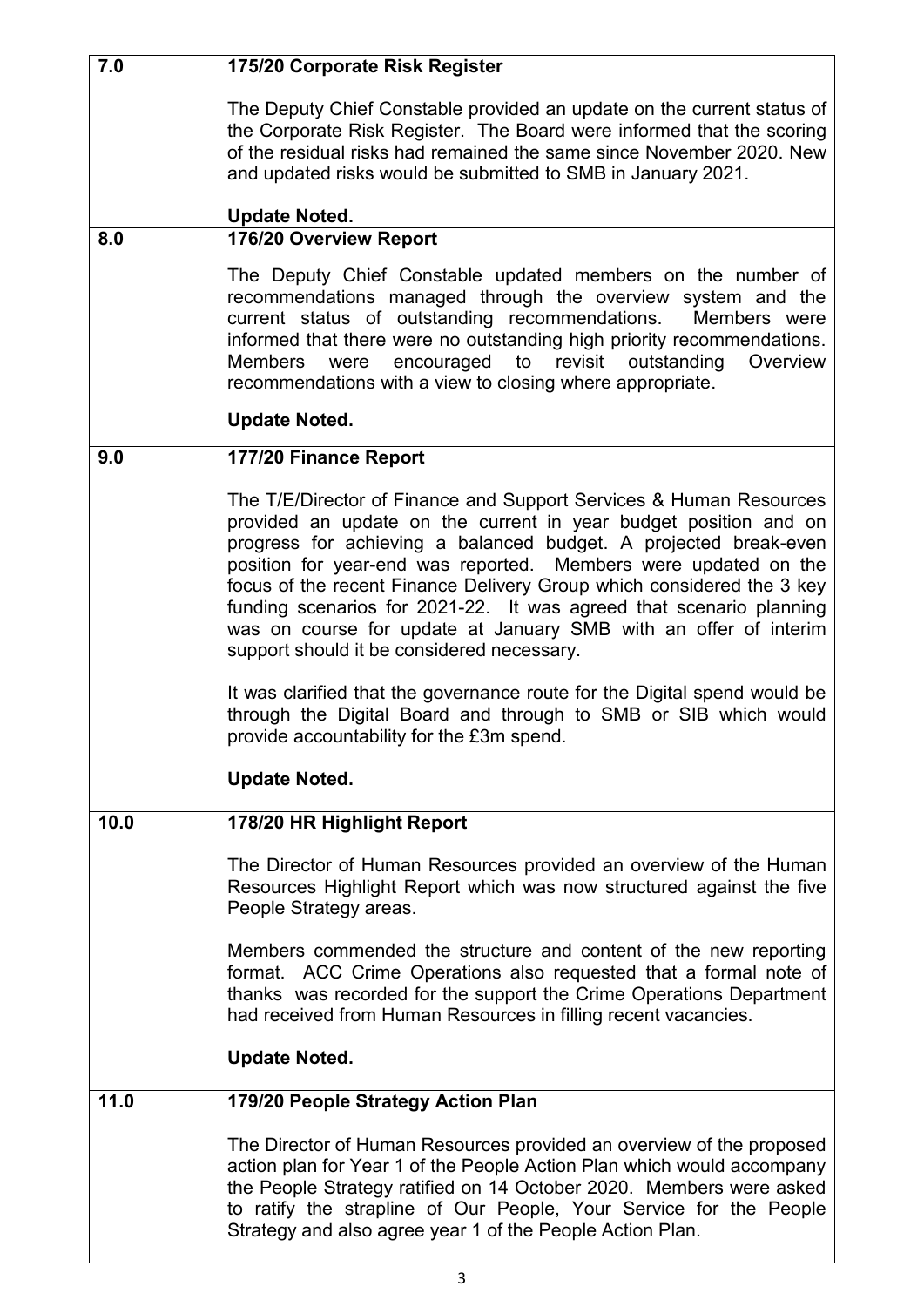|      | Members noted the update and ratified the strapline and year 1 of<br>the People Action Plan.                                                                                                                                                                                                                                                                                                                                                                    |
|------|-----------------------------------------------------------------------------------------------------------------------------------------------------------------------------------------------------------------------------------------------------------------------------------------------------------------------------------------------------------------------------------------------------------------------------------------------------------------|
| 19.0 | 187/20 NI Forensic Services Strategy 2020-25                                                                                                                                                                                                                                                                                                                                                                                                                    |
|      | This agenda item was taken out of order to facilitate S Hodkinson's<br>departure at 13.50pm.                                                                                                                                                                                                                                                                                                                                                                    |
|      | The Chief Superintendent Operational Support Department provided an<br>overview of the draft NI Forensic Services Strategy 2020-25.<br>S.<br>Hodkinson also provided context as to the journey of the Forensic<br>Services Strategy. It was established that it was not within the remit of<br>the Police Service of Northern Ireland to sign off the strategy but to note<br>the progress towards developing a final NI Forensic Services Strategy<br>2020-25. |
|      | <b>Update Noted.</b>                                                                                                                                                                                                                                                                                                                                                                                                                                            |
| 12.0 | 180/20 Performance Development Report                                                                                                                                                                                                                                                                                                                                                                                                                           |
|      | The Director of Human Resources provided members with an update on<br>progress towards selecting an appropriate replacement of a<br>Performance Development Report (PDR) following the formal closure of<br>the Individual Performance Review (IPR).                                                                                                                                                                                                            |
|      | Approval was sought to progress to the product exploration stage with<br>Head-light, to ascertain a specific understanding of the system security,<br>infrastructure/ integration requirements and the product viability, with a<br>view to procurement, should the evidence base suggest appropriate risk<br>management and value for money.                                                                                                                   |
|      | F Keenan challenged the decision to replace the appraisal system and<br>emphasised the importance of making sure that the product selected<br>would match the research and business need.                                                                                                                                                                                                                                                                       |
|      | The T/E/Director of Finance and Support Services & Human Resources<br>stated that product selection would be subject to a business case and<br>procurement requirements.                                                                                                                                                                                                                                                                                        |
|      | Permission was granted to progress to the product exploration<br>stage.                                                                                                                                                                                                                                                                                                                                                                                         |
| 13.0 | 181/20 PSNI Response to McCloud Consultation                                                                                                                                                                                                                                                                                                                                                                                                                    |
|      | The T/E/Director of Finance and Support Services & Human Resources<br>updated members on the result of the Department of Finance<br>consultation on the options proposed to remedy the age discrimination<br>found in the revised pension regulations of 2015.                                                                                                                                                                                                  |
|      | The consultation responses returned a preference for a deferred choice<br>remedy but also recognised that a number of significant issues needed<br>further investigation. Members were informed that the PSNI response<br>broadly mirrored that of National Police Chiefs' Council (NPCC).                                                                                                                                                                      |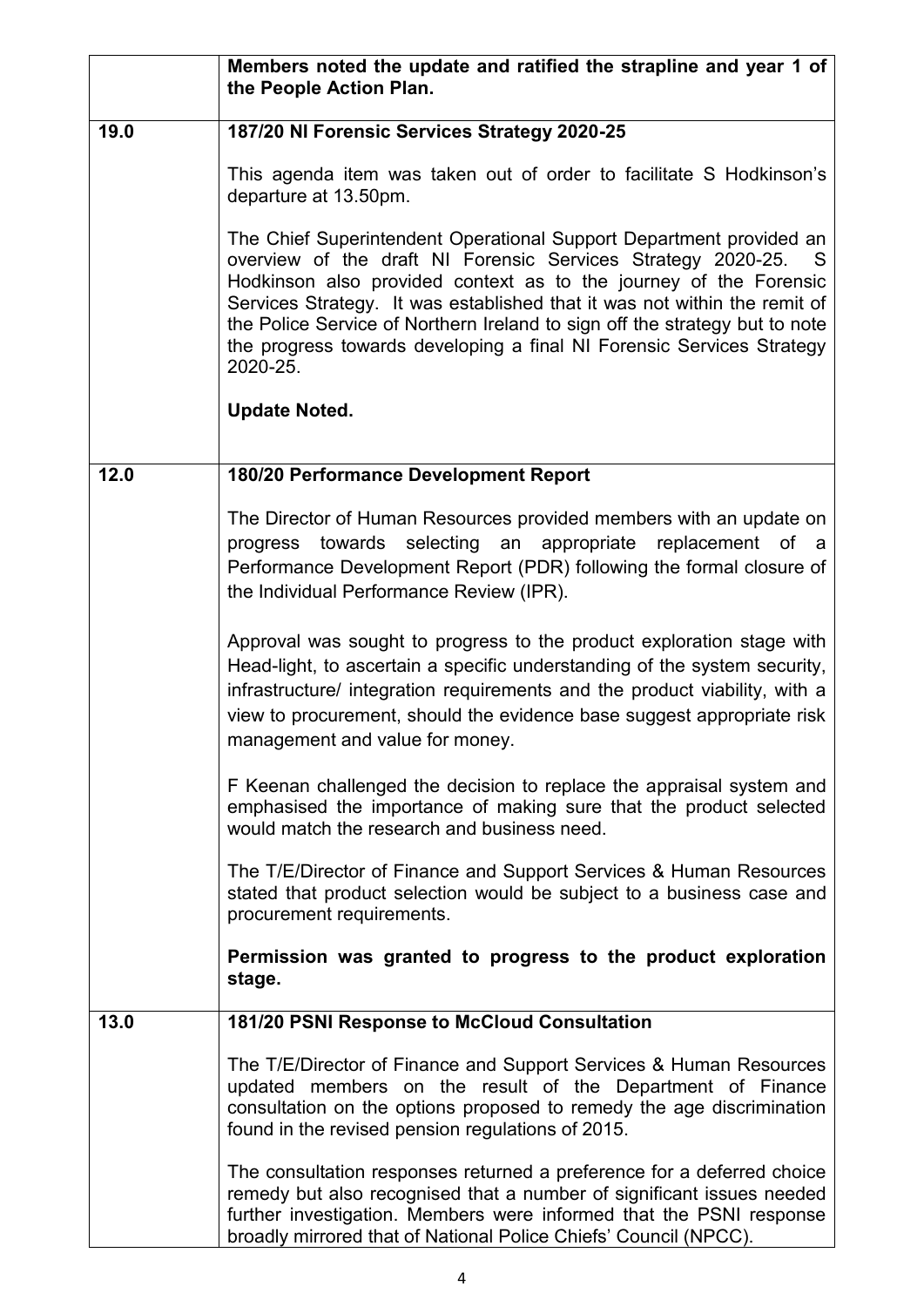|      | Update noted and submission agreed.                                                                                                                                                                                                                                                                                                                            |
|------|----------------------------------------------------------------------------------------------------------------------------------------------------------------------------------------------------------------------------------------------------------------------------------------------------------------------------------------------------------------|
| 17.0 | 185/20 Internal PSNI Community Safety Board                                                                                                                                                                                                                                                                                                                    |
|      | This agenda item was taken out of order.                                                                                                                                                                                                                                                                                                                       |
|      | The ACC Community Safety Department presented a paper proposing<br>the creation of an internal Community Safety Board (CSB). The purpose<br>of the CSB was explained. Members discussed the opportunities and<br>risks involved in introducing an internal CSB. ACC District Policing<br>raised concerns about the added requirements for District Commanders. |
|      | Decision - Introduction of Internal Community Safety Board was<br>supported.                                                                                                                                                                                                                                                                                   |
| 14.0 | 182/20 Report on Work of Executive Health & Safety Committee                                                                                                                                                                                                                                                                                                   |
|      | The T/E/Director of Finance and Support Services & Human Resources<br>provided members with an overview from the 6 monthly update from the<br>Health and Safety Committee.                                                                                                                                                                                     |
|      | Members discussed the breadth of areas covered within the report and<br>recognised the good work from the small Health and Safety Branch in<br>co-ordination of the business area.                                                                                                                                                                             |
|      | <b>Update Noted.</b>                                                                                                                                                                                                                                                                                                                                           |
| 20.0 | 188/20 Addressing highlighted areas from NIPB Annual Report and<br><b>Accounts</b>                                                                                                                                                                                                                                                                             |
|      | The Deputy Chief Constable provided a summary of the Northern<br>Ireland Policing Board (NIPB) Annual Report and highlighted relevant<br>areas for continued focus.                                                                                                                                                                                            |
|      | <b>Update Noted.</b>                                                                                                                                                                                                                                                                                                                                           |
|      |                                                                                                                                                                                                                                                                                                                                                                |
|      | Members availed of a break from 2.20pm - 3.06pm                                                                                                                                                                                                                                                                                                                |
|      | The Chair permitted ACC Todd and ACC McEwan to leave the meeting<br>at this point as they were committed to attend another meeting.<br>Members recognised that the meeting would not meet quorum from this<br>point but the meeting should continue with opportunity given to the full<br>board to comment on the draft minutes and decisions taken.           |
| 16.0 | <b>Strategic Communications and Engagement Strategy (CSE)</b>                                                                                                                                                                                                                                                                                                  |
|      | This agenda item was taken out of order.                                                                                                                                                                                                                                                                                                                       |
|      | The Director of Corporate Communications updated member on the<br>revised strategy. Following the consultation process and feedback from<br>final revised Communications<br>stakeholders the<br>relevant<br>and<br>Engagement Strategy and updated supporting staff structure was<br>approved.                                                                 |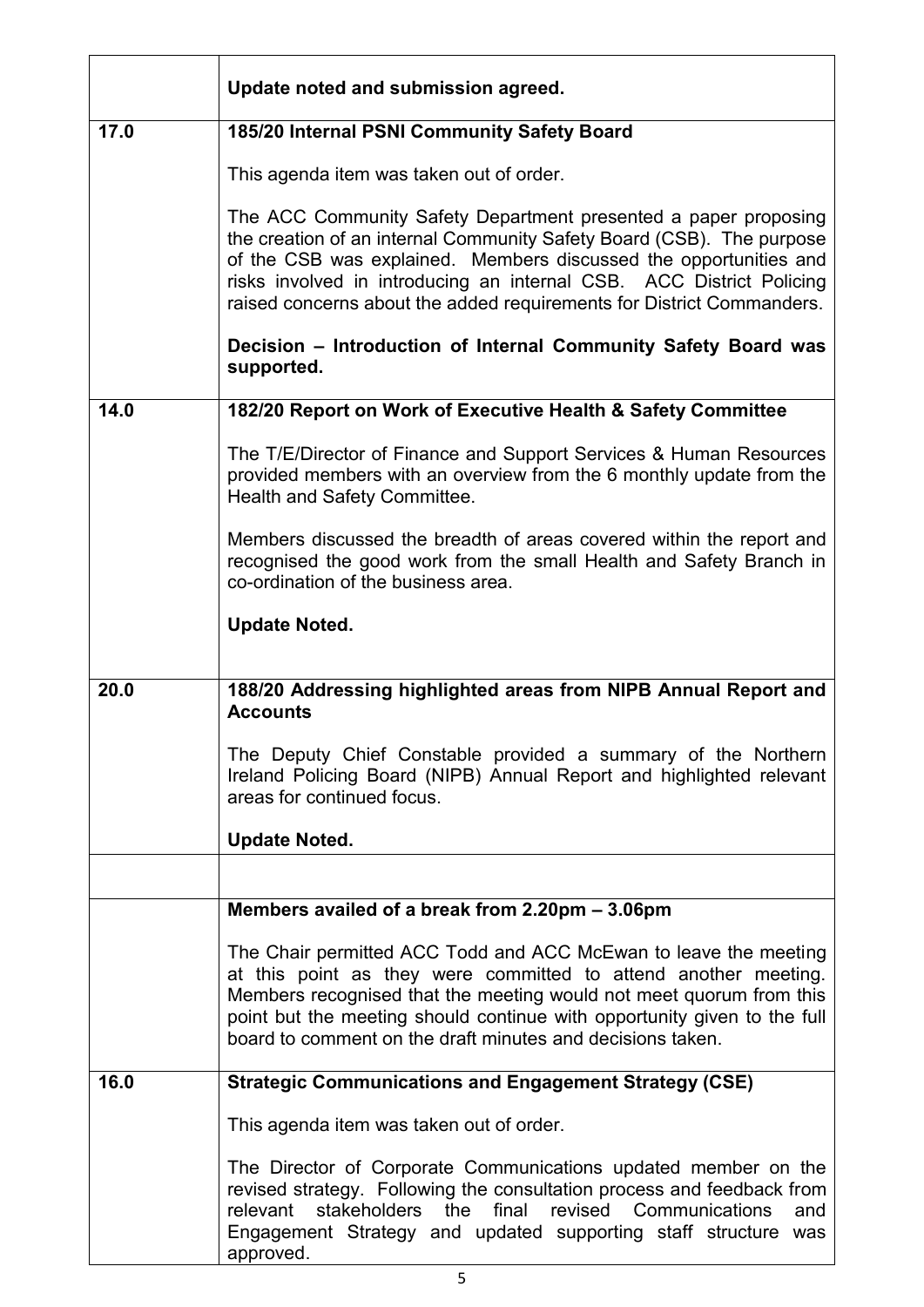|      | <b>Strategic Communications and Engagement Strategy</b><br><b>Decision:</b><br>(CSE) approved.                                                                                                                                                                                                                                                                                                                                                          |
|------|---------------------------------------------------------------------------------------------------------------------------------------------------------------------------------------------------------------------------------------------------------------------------------------------------------------------------------------------------------------------------------------------------------------------------------------------------------|
| 15.0 | 183/20 PSNI Corporate Style Guide                                                                                                                                                                                                                                                                                                                                                                                                                       |
|      | The Director of Corporate Communications updated members on the<br>progress of the brand review imagery agreed in principle at the SMB on<br>12 February 2020. Following a pre-consultation test on Twitter the Chief<br>Constable had directed that the brand guidelines were to be refreshed to<br>include new consistent imagery in line with relevant legislation.                                                                                  |
|      | Members were asked to approve the proposed imagery refresh. It was<br>noted that there would be no change to the Service Crest or the existing<br>corporate colours. A discussion on the next steps in the imagery refresh<br>ensued. It was agreed that a costed plan for a staged introduction of the<br>imagery refresh would be brought forward, whereupon funding external<br>building signage within the current financial year would be decided. |
|      | <b>Update Noted.</b>                                                                                                                                                                                                                                                                                                                                                                                                                                    |
| 18.0 | <b>186/20 Uniforms and Standards</b>                                                                                                                                                                                                                                                                                                                                                                                                                    |
|      | The Chief Superintendent Operational Support Department updated<br>members on the current status of the uniform trial and the options for<br>allocation of new uniform dependent on the results of the current trial.                                                                                                                                                                                                                                   |
|      | The Deputy Chief Constable stated the importance of public messaging<br>to ensure members of the public could easily identify a police officer and<br>what they should look like.                                                                                                                                                                                                                                                                       |
|      | Decision: Reduce issue of uniform to 3 short sleeve shirts, 2 long<br>sleeve shirts and 2 trousers.                                                                                                                                                                                                                                                                                                                                                     |
|      | Decision: stage 1 issue to Frontline Constables to Inspectors<br>(including Part-time Reserve officers). Crime Operations not<br>included in stage 1.                                                                                                                                                                                                                                                                                                   |
|      | Decision: No further issue of formal tunic. Hire option of formal<br>dress uniform to be explored.                                                                                                                                                                                                                                                                                                                                                      |
|      | Action: Submit a refreshed paper in to February SMB that would include<br>developed costings, results of pilot, consultation and a proposal for how<br>to manage a public launch - ACC OSD                                                                                                                                                                                                                                                              |
| 21.0 | 189/20 AOB                                                                                                                                                                                                                                                                                                                                                                                                                                              |
|      | <b>Forthcoming Papers</b>                                                                                                                                                                                                                                                                                                                                                                                                                               |
|      | January 2021                                                                                                                                                                                                                                                                                                                                                                                                                                            |
|      | • Draft Financial Strategy<br>• Draft Capital Strategy<br>Third Report of the Independent Reporting Commission -<br>$\bullet$<br><b>Progress Report</b>                                                                                                                                                                                                                                                                                                 |